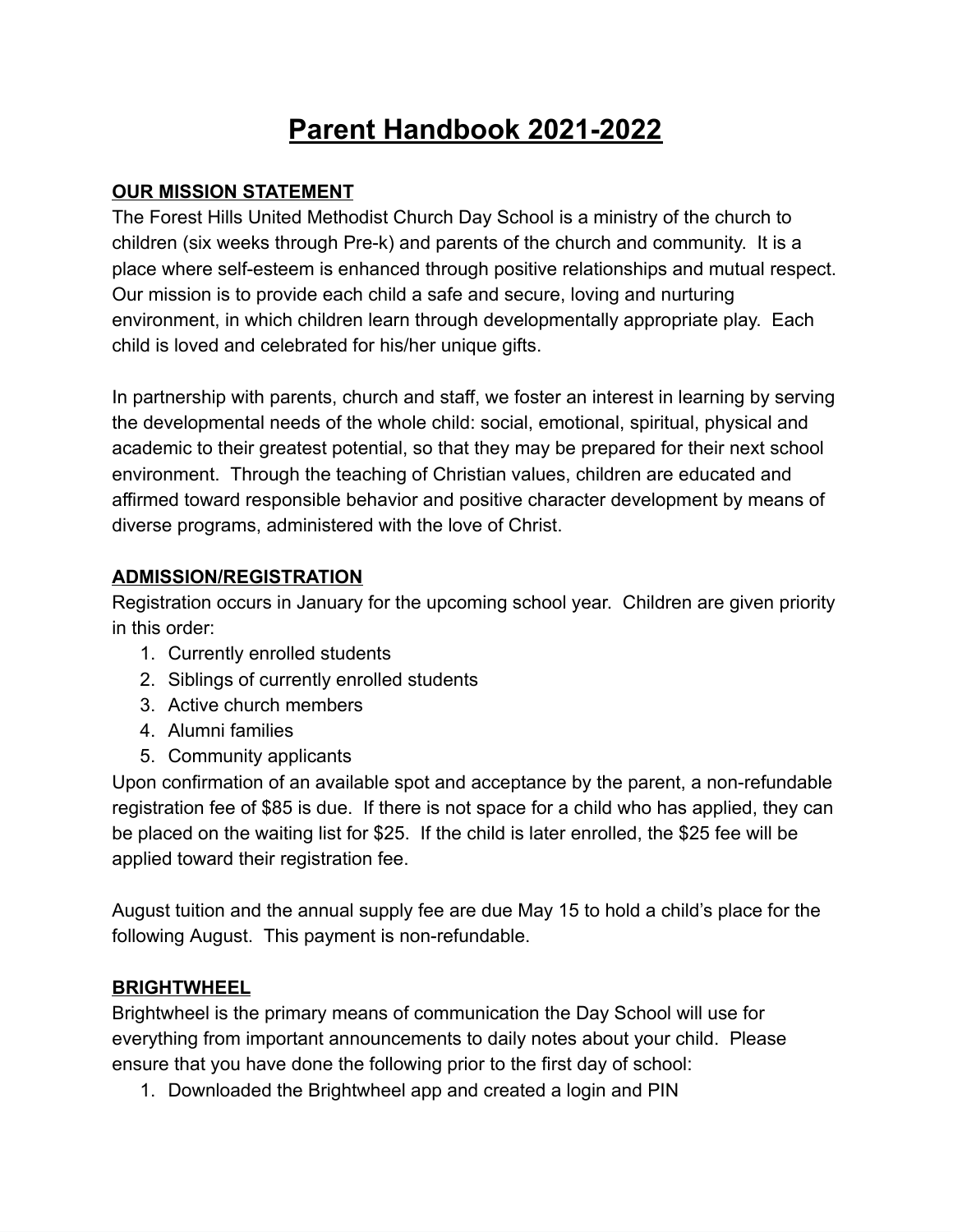- 2. Updated your child's profile, including: a recent picture, details about food or other allergies, people who are authorized to pick up your child
- 3. Enrolled in AutoPay and set up your bank account information
- 4. Turned notifications ON for Brightwheel in your phone's settings

# **PAPERWORK**

You will be given a folder with a set of forms which must be signed and returned on the first day of school. The forms will also be available on our website. These include: -Safety Curriculum Notice (only for Bluebirds, Canaries, Cardinals, Falcons, Owls, and Eagles)

- -Class Parent Agreement Form
- -Influenza Notification Form
- -Tennessee Kindergarten Law Acknowledgement (Eagles, Falcons, Owls only)
- -Medical Information/Release Form
- -COVID Parent Information

\*We also require an updated Certificate of Immunization from your doctor which can be emailed or faxed to the Day School

# **ANNUAL FEES AND TUITION INSTALLMENTS**

Forest Hills UMC Day School is a non-profit ministry to the community. Fees and tuition are charged to cover the costs of the program.

| Forest Hills UMC Day School 2020-2021 Tuition Rates |                           |                           |        |                           |        |
|-----------------------------------------------------|---------------------------|---------------------------|--------|---------------------------|--------|
| <b>Days Attending</b>                               | 1 day                     | 2 days                    | 3 days | 4 days                    | 5 days |
| <b>Doves</b>                                        | \$170                     | \$310                     | \$450  | \$575                     | \$700  |
| <b>Chickadees</b>                                   | X                         | \$310                     | \$450  | \$575                     | \$700  |
| <b>Toucans/Parakeets</b>                            | $\boldsymbol{\mathsf{X}}$ | \$290                     | \$415  | $\mathsf{x}$              | \$650  |
| <b>Bluebirds/Cardinals/</b>                         |                           |                           |        |                           |        |
| <b>Canaries</b>                                     | X                         | \$275                     | \$380  | $\boldsymbol{\mathsf{X}}$ | \$580  |
| <b>Falcons/Owls</b>                                 | $\mathsf{x}$              | $\boldsymbol{\mathsf{X}}$ | \$380  | $\mathsf{x}$              | \$580  |
| <b>Eagles</b>                                       | X                         | X                         | \$380  | $\mathbf x$               | \$580  |
| Supply Fee*                                         | \$100                     | \$100                     | \$125  | \$125                     | \$125  |
| <b>Registration Fee**</b>                           | \$85                      | \$85                      | \$85   | \$85                      | \$85   |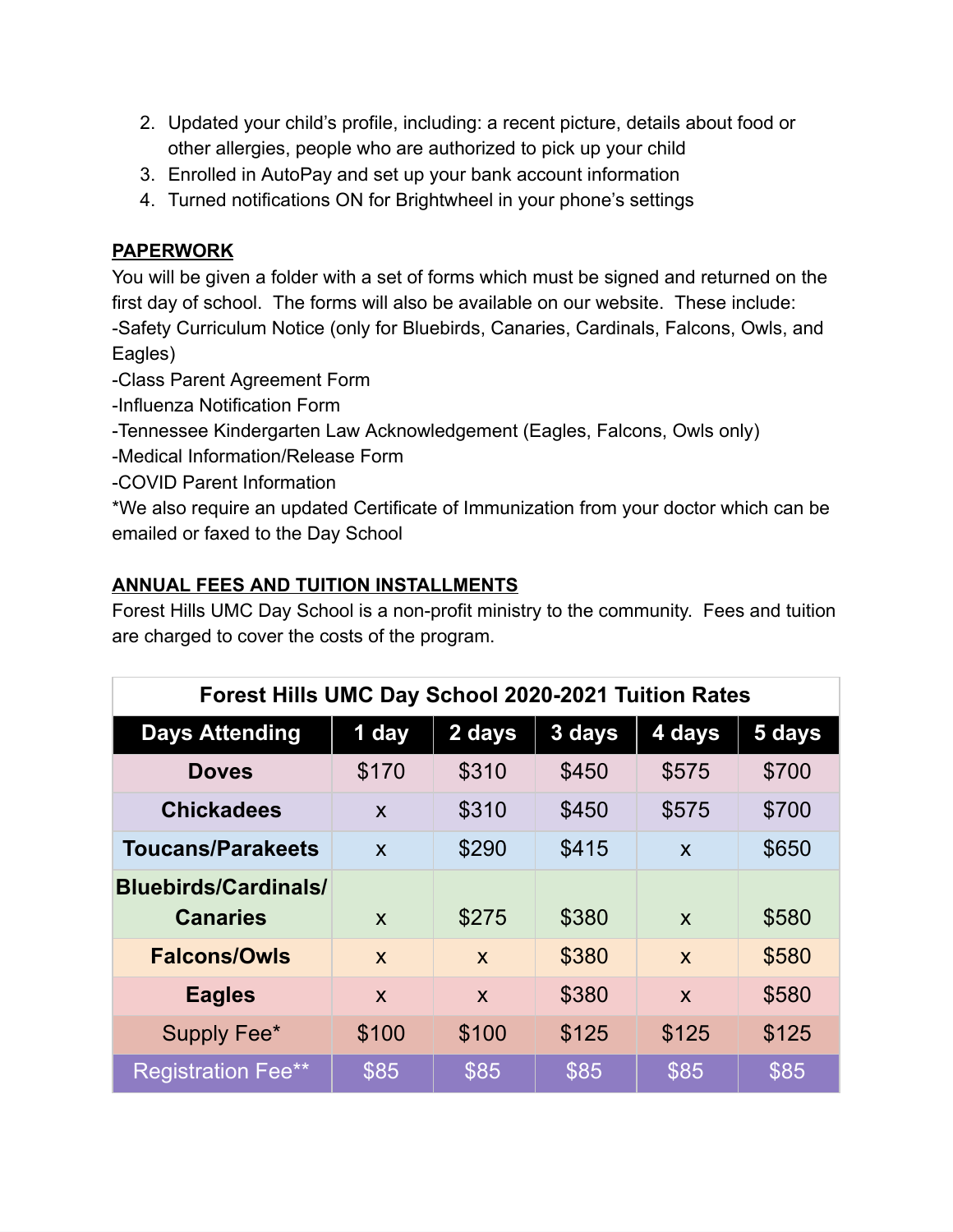Drop-in fee: \$30/day (for ages 2 and under only) Please message the office for more information

Although tuition is accepted as a monthly payment, it is important to note that these monthly fees are based on an annual budget and divided evenly over 10 payments. Tuition is consistent regardless of absences, vacations, holidays or inclement weather days. The 10 tuition payments must be paid without any gaps, or the child's spot in the school will be forfeited. Tuition will be auto drafted during the first 3 days of the month through the Brightwheel app, unless arranged to pay in advance. A \$25 late fee will apply to any outstanding tuition past the tenth day of the month.

Any family in our program who is experiencing a financial need in paying their child's preschool tuition should see the Day School Director, Assistant Director, or the Pastor of Forest Hills UMC. All conversations are held in strict confidence.

#### **THE DAILY SCHEDULE**

Forest Hills United Methodist Church Day School hours are 9:00 a.m. to 2:00 p.m.

Extended care is offered 8:00-9:00 a.m. and 2:00-2:55 p.m.

Because of safety concerns, we ask that you **DO NOT** use your cell phone while dropping off your child or picking them up.

#### **ARRIVAL PLAN (see COVID-19 addendum)**

For the safety of the children, parents should park in a marked parking space (not under the canopy or along the curb), bring their child to their classroom, and wash their hands. All children **must** be signed in using the check in code that you have selected. Others who may drop off your child will also need to have a code set up. Children are not permitted to walk to their classrooms without a parent or guardian. Doors unlock at 9:00 am and lock at 9:15. If you arrive after that time please ring the bell. Please stand in front of the door so that we can identify you and/or speak to you.

#### **DISMISSAL PLAN (see COVID-19 addendum)**

Dismissal is between 1:45 p.m. and 2:00 p.m.

Children will be released only to those individuals authorized by the parent (or legal guardian). In instances where another person is designated to pick up the child, we must be authorized by you, as parent or guardian. To release your child, authorized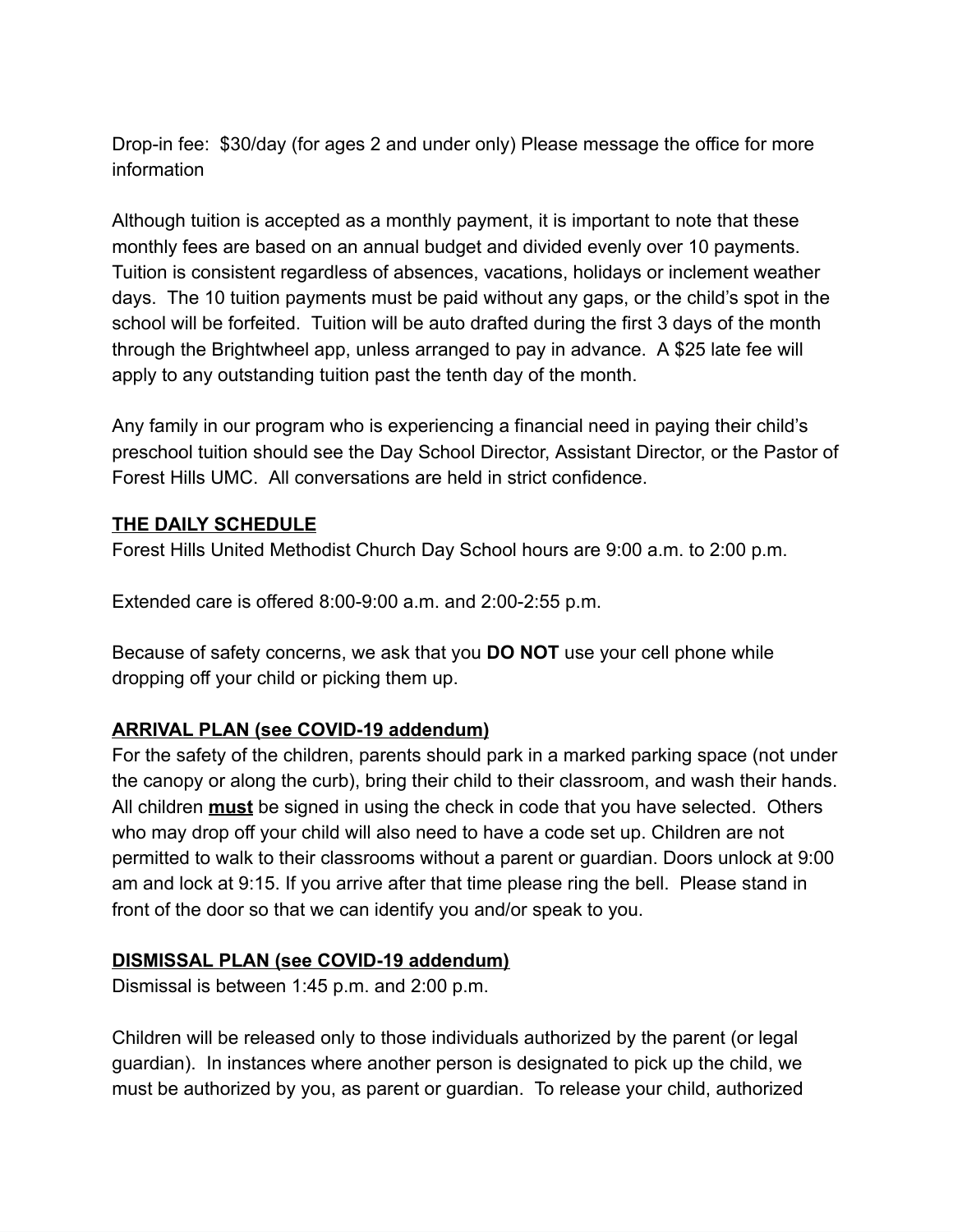persons must have photo identification reflecting name you have provided and a Brightwheel code.

Doves, Chickadees, Parakeets, and Toucans will be picked up in the classrooms. Parents should park in the parking lot in an actual parking space. PLEASE DO NOT PARK UNDER THE CANOPY OR ALONG THE CURB and "run in", as this delays the movement of the line of cars.

Bluebirds, Canarie, Cardinals, Robins, Owls, Falcons and Eagles will be loaded near the canopy. Parents will make two lines and pull up as far as possible - one line under the canopy and a second line just outside the canopy columns. Once you've pulled up, please turn off your engine. A teacher will walk your child to your car. All children must be securely fastened in an age appropriate car seat (by their designated guardian) before leaving the day school parking lot. Please be aware of small children being loaded into the car in front of you and drive very slowly and carefully. If you have children in the infants, toddlers or twos, please follow the pick-up procedures for the younger group and pick up all your children inside the building. If you need to discuss something with your child's teacher, please do not do so in the car line. You may pull up past the canopy to prevent blocking traffic or schedule another time to continue the conversation.

#### **Late Policy:**

Children not picked up before 2:00 p.m. will be taken to the school office to wait. Children will NOT be taken to Stay and Play due to state mandated teacher/child ratios. After a one-time grace opportunity is used, there will be a charge of \$1 per minute for the second offense, and \$2 per minute for the third offense, and \$3 per minute for any following offenses, with a max of \$25 per day.

Late policy applies to extended care program as well. Children not picked up before 2:55pm will be taken to school office. After a one-time grace opportunity is used, there will be a charge of \$1 per minute for the second offense, and \$2 per minute for the third offense, and \$3 per minute for any following offenses, with a max of \$25 per day.

#### **TOILETING**

Children cannot successfully learn how to use the toilet until they are physically, psychologically, and emotionally ready. For some this may occur at 24 months and for other children it may occur at 36 months. We are committed to working with you so that toilet learning is carried out in a manner that is consistent with your child's physical and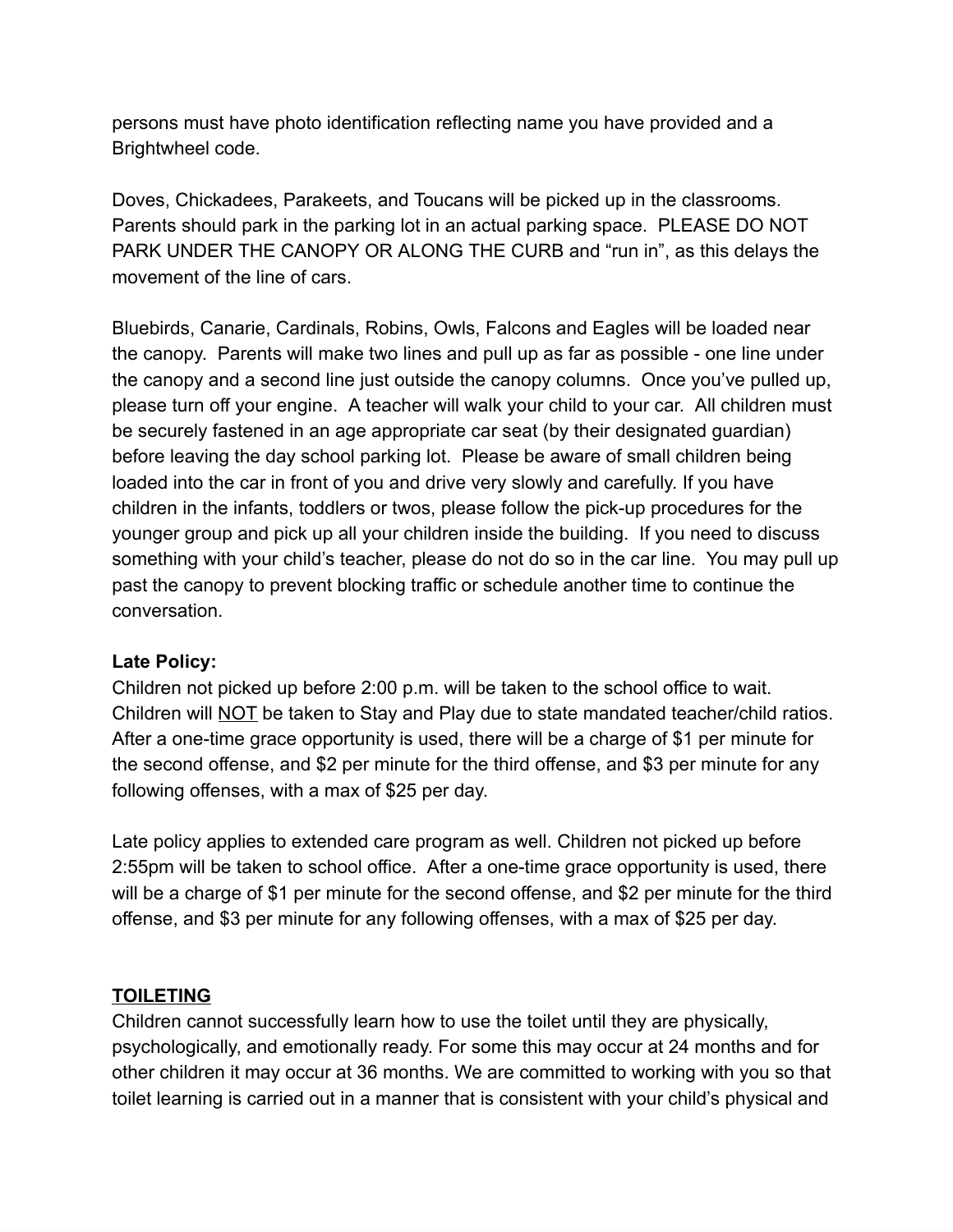emotional abilities, and your family's commitment. Children entering Bluebirds, Canaries, and Cardinals must be toilet trained (no pull-ups allowed). The teachers will still assist and will begin directing for independence. Children in Owls, Falcons and Eagles should be independent in bathroom use and buttoning as well as zipping. Please do not use belts. These teachers will verbally direct your child as needed. If you feel that your child is not ready and his/her placement does not meet your child's needs, please see the director.

## **HEALTH**

Children will be observed for any signs of communicable disease each morning and throughout the day. These signs include:

- 1. Fever
- 2. Vomiting or diarrhea
- 3. A bronchial or deep chest cough
- 4. Swollen glands
- 5. Unexplained rash or skin eruptions
- 6. Any sign that something is wrong
- 7. Pink eye

Should any of the symptoms be observed, the parents will be contacted, and the child should be picked up immediately. If any of these symptoms exist before school, please keep your child at home. Medications will not be given to your child or sunscreen applied by a Day School staff member. Topical applications of diaper cream or lotion can be administered by a teacher if we have a permission form on file along with the cream in its original container, which should be left at school. If a child suffers from a severe condition such as asthma, severe allergies, diabetes, etc., a note must be provided from the child's doctor and the child's parents must see the director for an emergency care plan. Please see the attached wellness policy for further details.

Forest Hills UMC Day School may at times ask a child (3 and older) to wear a mask when they are exhibiting symptoms of illness which do not require them to be sent home.

Forest Hills United Methodist Church Day School is part of the Gold Sneaker Initiative which was developed to enhance policy related to health and wellness within licensed child care facilities across Tennessee. More information can be found at <https://www.tn.gov/health/goldsneaker.html>

## **BEHAVIOR POLICY**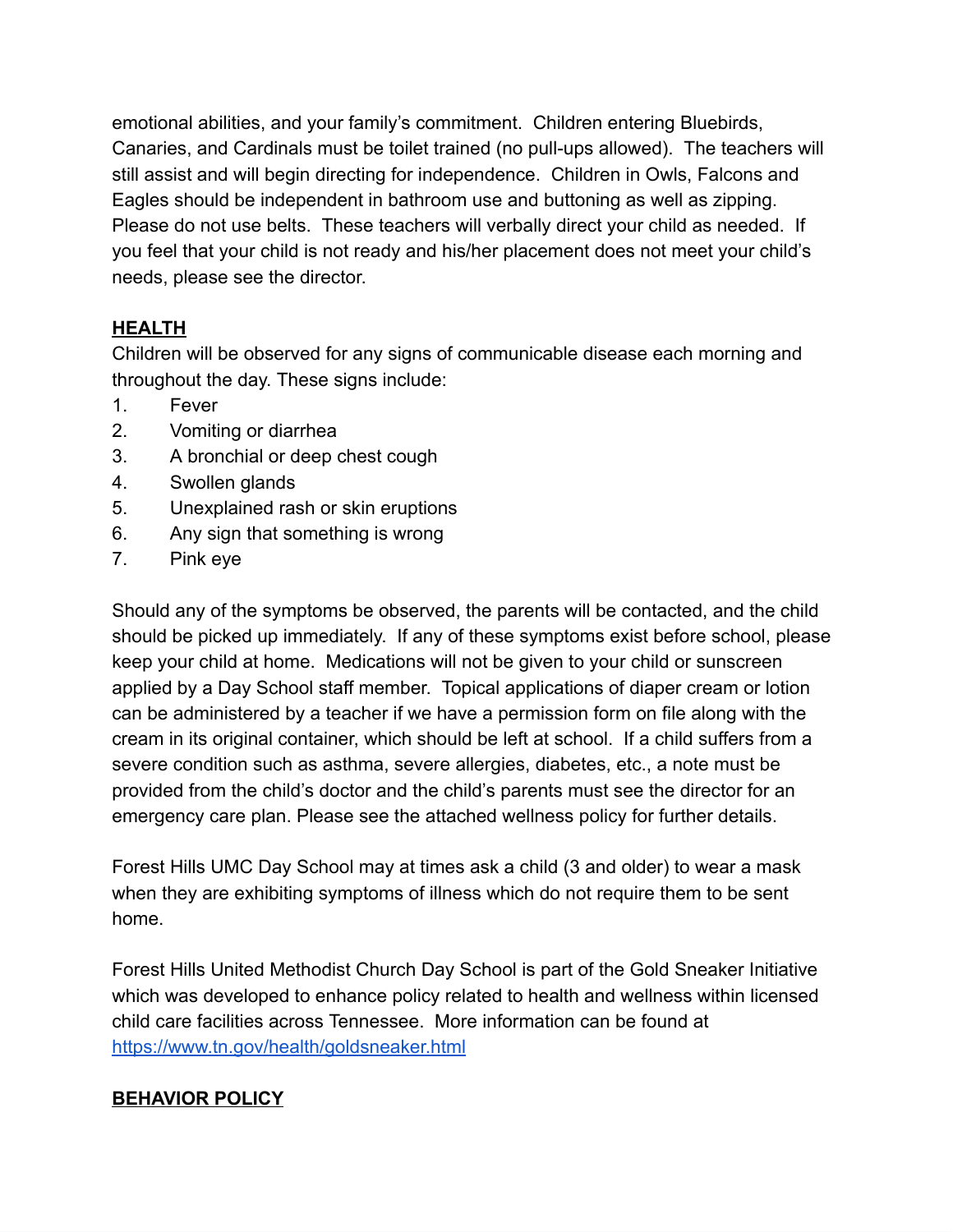We use a positive approach to discipline by directing children toward age-appropriate behavior. Teachers help the children to develop self-discipline by:

- Using positive reinforcement of appropriate behavior choices
- · Modeling appropriate language
- · Redirecting the child
- · Using patience, love and understanding
- · Setting clearly defined limits
- Talking about acceptable ways of handling situations as they arise
- · Understanding their feelings and expressing how they feel

We aim to help children develop a sense of self-regulation, independence, confidence, and competence in their own abilities to negotiate with peers.

There are instances when a child may need to be removed from the group to ensure the safety and/or comfort of themselves and others. This is not a "time out" or punishment but rather a short time alone and is viewed positively as a time of renewal and calming oneself.

We work to find a solution to problems, grow compassion, help others and build respect for nature and our materials. We encourage the children to look for solutions to problems, helping them recognize how their behavior affects others and discover appropriate alternatives. In guiding children's behavior, we emphasize positive reinforcement, to name and verbalize feelings and actions. We feel these help young children to develop and internalize control of their behavior.

The Day School staff will contact the parents in the case that the approaches above are not helping to guide an improvement in behavior or if we see an opportunity to partner with the parents on reinforcing positive behavior at home.

#### **SHARING**

Please do not bring toys to school and only Lovies if your child needs one for napping. A child may bring a book, nature project, or something of interest to share at certain times as designated by his or her teacher.

#### **BIRTHDAYS**

If you choose to celebrate your child's birthday at school, we ask that you keep it simple. Please consult with your child's teacher. She can provide birthday direction suited for their age group, class schedule and diet/allergy restrictions.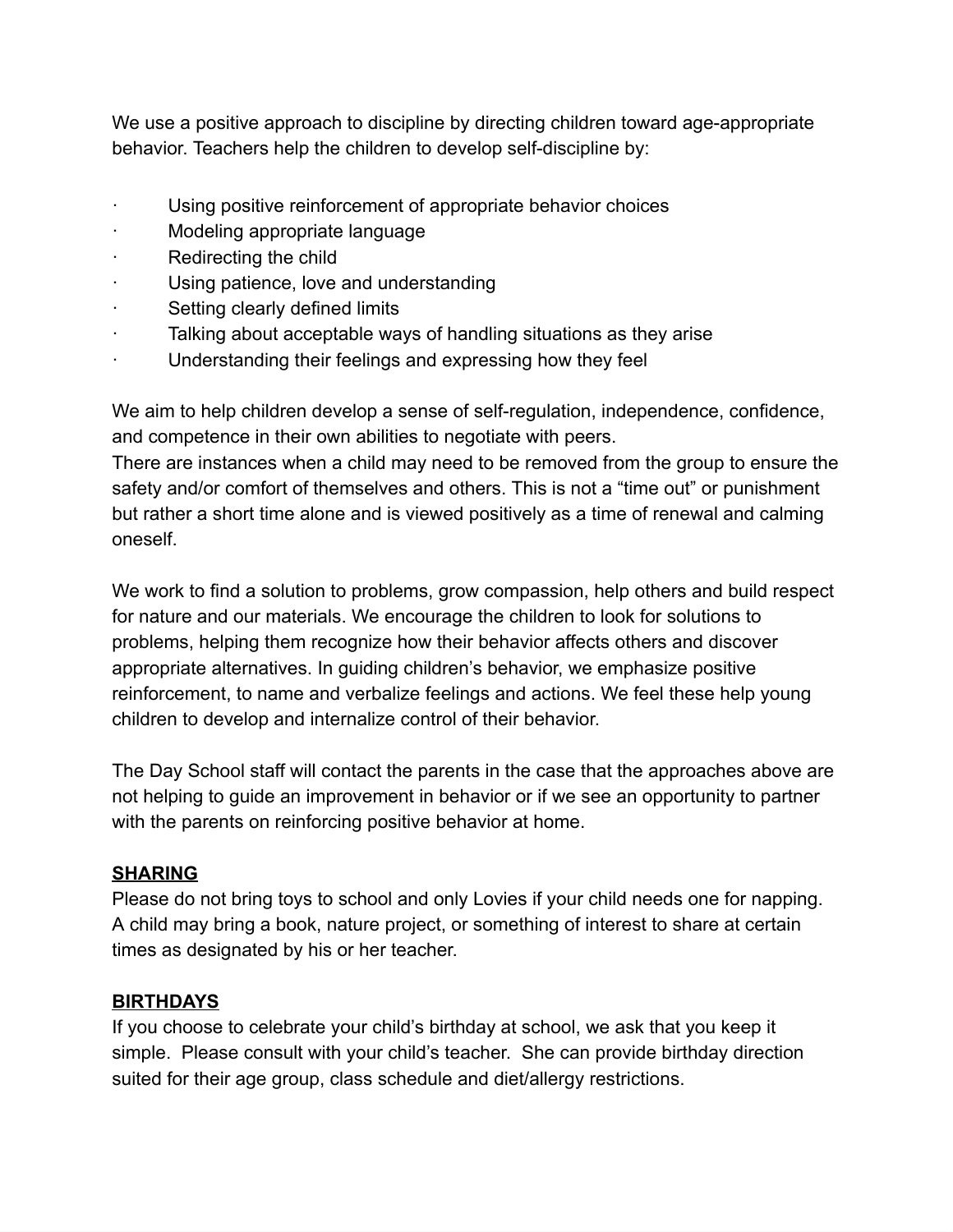#### **HOLIDAYS & CLASS PARTIES**

We celebrate many Christian and secular holidays throughout the year. They are handled differently in each classroom. Each teacher determines what will work in their classroom, keeping in mind the developmental and special needs of their class.

#### **CHILDREN'S WORK**

Children's creative art or craft work usually represents a serious effort on the child's part, and it is important to treat it as such. The child will experience many materials and media through activities. We encourage, but do not stress, the finished product. Emphasis is placed on the process rather than the product. Part of the educational experience is the child's satisfaction and pride he/she shares with the family.

#### **PROGRAM SCHEDULE AND HOLIDAYS**

Our program runs August through May. We generally follow school closings for holidays and breaks listed by Williamson County School System. Any other closings will be announced in the monthly newsletters, by emails, text and/or the Brightwheel notification. The full year schedule will be provided in August.

#### **INCLEMENT WEATHER DAYS**

Forest Hills United Methodist Day School will be closed for inclement weather and other unexpected events according to the Williamson County School System. This includes closings, early departures and late starts. For example, if Williamson County schools open two hours late, the day school will open two hours late. If Williamson County Schools close two hours early, the day school will close at 12:00 p.m.

## **SPECIAL NEEDS**

If a child is receiving services for cognitive, emotional and physical abilities (such as speech, occupational therapy, physical therapy, behavioral intervention, etc.) a meeting with the parents and specialists is required at the beginning of the school year. Ongoing communication between the specialist and the child's teacher will be required, so that we can assure that best practices are in place to meet the child's individual needs.

## **ASSESSMENTS**

Each child age two and older will be developmentally assessed twice each year by his/her teacher. The assessments are based on the age appropriate curriculum based on the TN-ELDS (Tennessee Early Learning Developmental Standards). The standards assist in recognizing the developmental level and milestones for each child. The focus standards for the month will accompany the monthly calendar. Conferences will take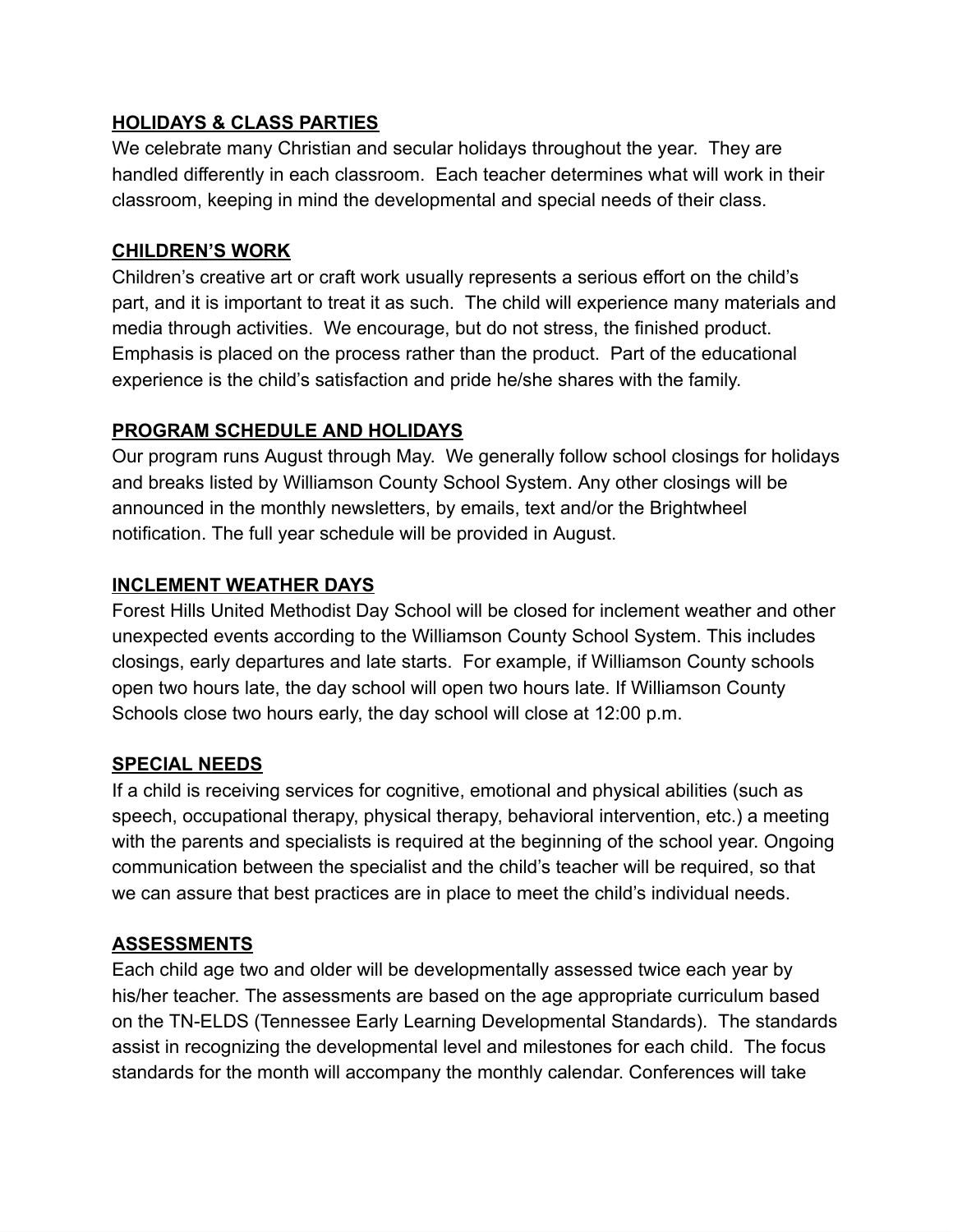place in the fall and spring, but you are welcome to meet with your child's teachers at any time during the year.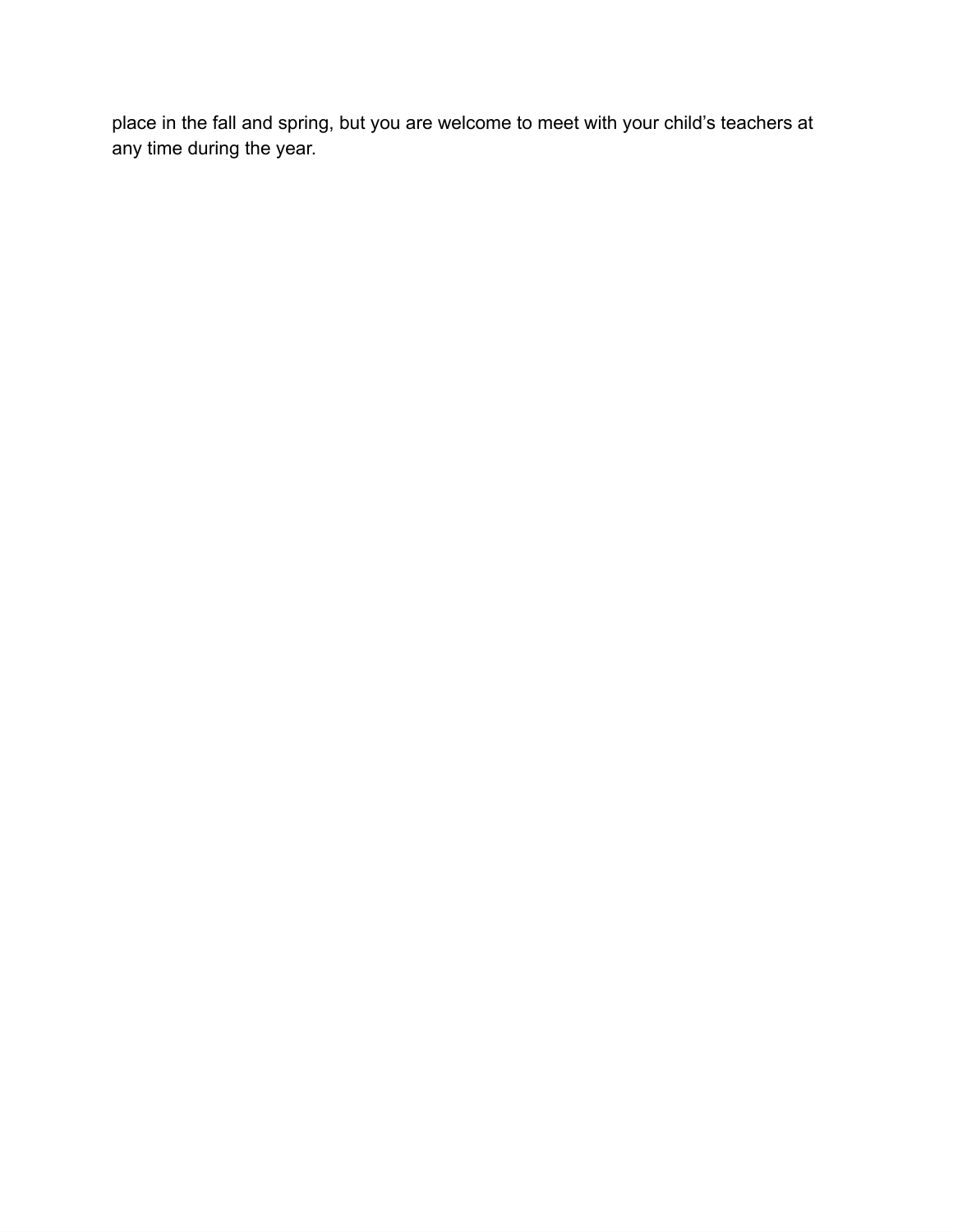## **ACCIDENT PROCEDURES**

The parent will be notified immediately in case of an accident. If the parent cannot be reached, a decision will be made based on the circumstances and the seriousness of the situation which may include any of the following:

- 1. Contact the person listed as the emergency contact.
- 2. Call the doctor listed on the emergency information form.
- 3. Take the child to the hospital/call 911 for an ambulance.

Parents will accept full financial responsibility for any services needed. It is the parent's responsibility to keep the emergency information on file current with updated names, phone numbers and addresses.

# **FIRST AID**

Supplies are kept in first aid kits for simple cuts, scrapes and abrasions. In the event of an accident that does not require a phone call, an incident report will be completed in Brightwheel explaining how the accident happened and what action was taken.

## **COMMUNICATION**

We do our best to communicate through a variety of communication methods such as email and Brightwheel. The school monthly newsletter will keep you informed of upcoming events, announcements and special reminders. Each individual class also sends a monthly newsletter, a monthly calendar that references the skills and activities based on the state standards known as the TN-ELDS (Tennessee Early Learning Developmental Standards).

## **CLOTHING**

Your child will need an extra set of clothing. These can be kept in school in cubby or child's backpack. Put in a gallon baggy and clearly label with the child's name. Each teacher has a plan in effect and will share with you. Your child's name should be printed on each article of clothing that is brought to school each day. This includes hats, coats, gloves, lunch boxes, etc. Outdoor play is an important part of our program. Please see that your child is suitably dressed to play outside.

## **NAP TIME**

For children ages 3 and up: Nap time is at the teacher's discretion. If the children do not nap, they will have a "quiet time" where they will have quiet activities in a designated area.

For Doves, Chickadees, Parakeets, and Toucans: Nap time will take place daily. A nap mat (over 12 months) or crib (under 12 months) with age-appropriate bedding will be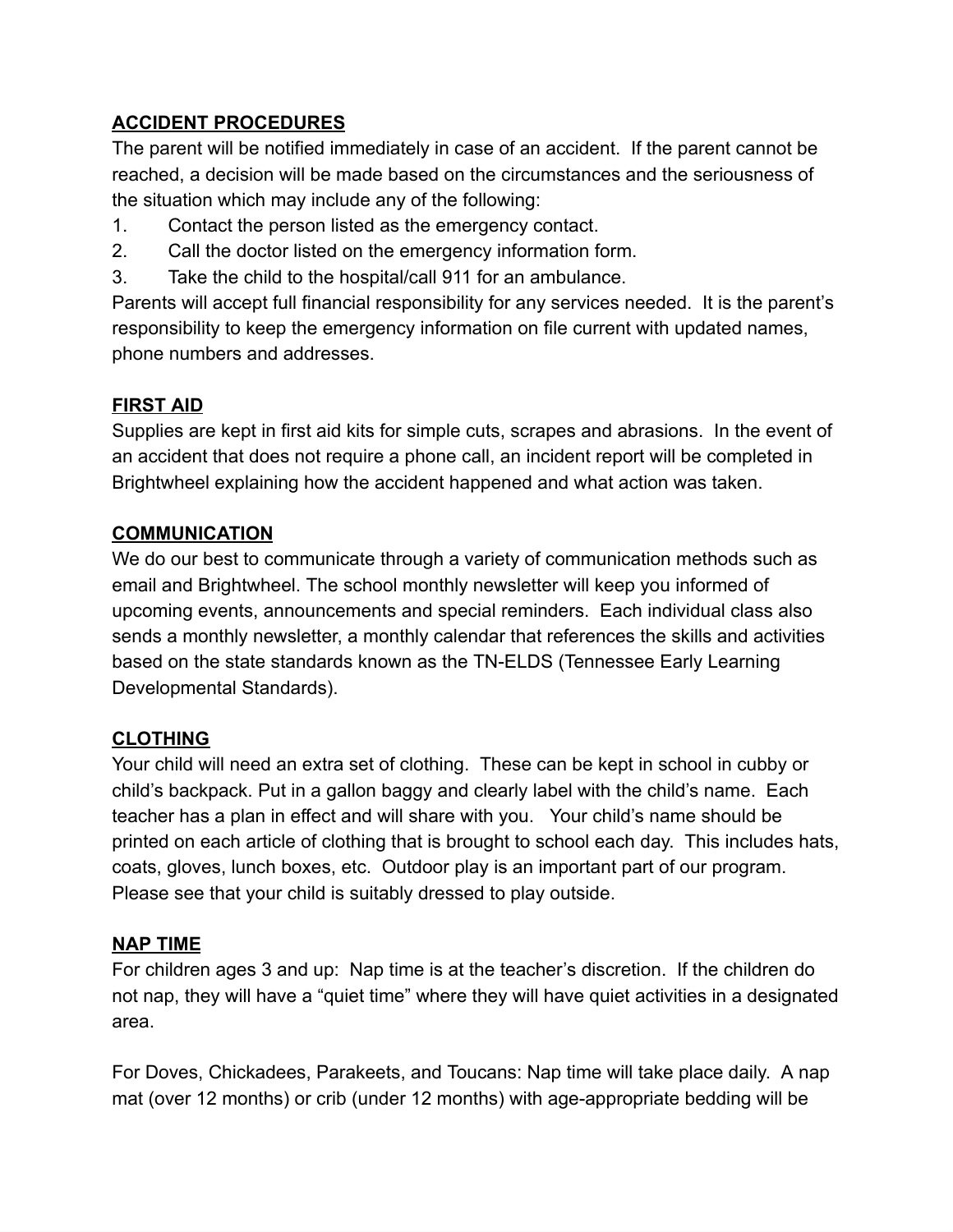provided by the school. Safe Sleep practices are used in our Doves class. Therefore, blankets, stuffed animals, bumpers etc. are not permitted in the cribs. One-piece footed sleepers or sleep sacks are acceptable.

## **FOOD**

One snack is provided for your child daily if they stay for Stay and Play. Your child needs to bring a nutritious lunch that includes protein, bread, fruit and a vegetable. All food should be in ready to eat form: apple slices, quartered grapes, etc. Lunch boxes, cups, bottles, pacifiers, etc. should be labeled with your child's name. Please do not send glass containers, flip top metal cans or soda in any type of container. Soda, nuts, popcorn, and any type of candy will be discarded. We recommend you use a multi-compartment lunch container instead of several small containers.

#### **A NOTE OF THANKS**

**Thank you for allowing us to participate in the early development of your child. It is an honor to share in this precious time of your child's life!**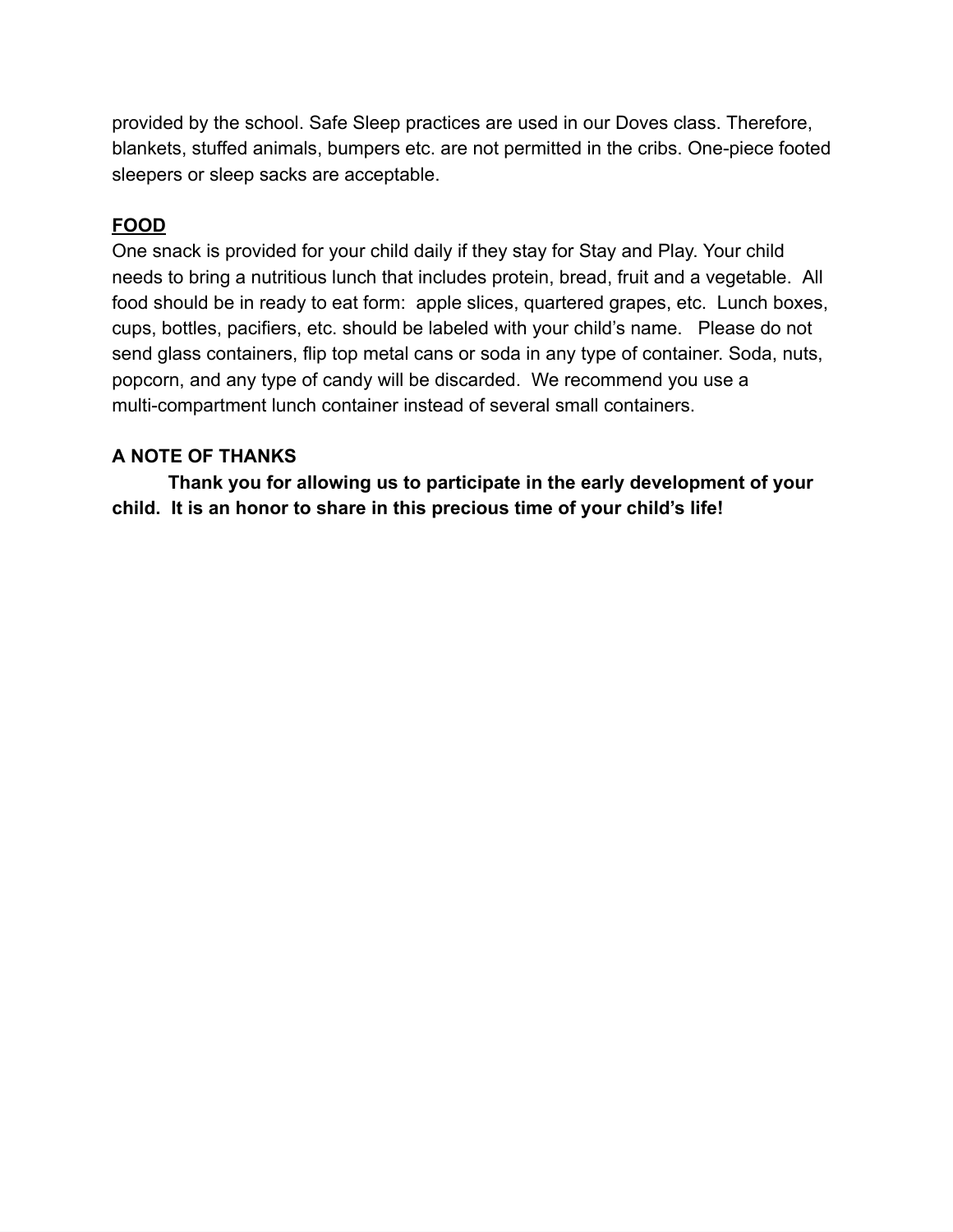# **Policy Agreement 2021-2022**

Forest Hills United Methodist Church Day School, 1250 Old Hickory Blvd, Brentwood, TN 37027, Phone 615-373-1728 hereafter referred to as the school, is a child care facility operated by Forest Hills United Methodist Church. The school is licensed by the Tennessee Department of Human Services, pursuant to the Section 8 of Chapter 370 of the Public Acts of 1975.

## **A. Basic Services**

The school shall provide the following basic services:

- 1. Childcare between 9am-2pm. Children are not to be left at the school before 9am (unless attending Rise and Shine).
- 2. The child shall be given assistance with personal care as needed.
- 3. The child shall be placed in a group of peers based on age and/or special needs as determined by the director and staff.
- 4. The child shall be involved in a program of play and learning experiences which are appropriate for the ages of children enrolled in the school. A balance of active and quiet play is provided, with individual and group activities planned to provide for the young child's emotional, social, academic, physical, spiritual, and cognitive development.
- 5. Upon arrival in the classroom, the teacher will assess the child's wellness, and the school shall assume responsibility for the child after it is determined that the child is healthy enough to attend school. The teacher will be responsible until the child is released to a parent, guardian, or designated representative of the child's parents or guardians. Parents, guardians, or designated representatives must sign children in and out.
- 6. The school shall give appropriate first aid to a hurt child. Ths school shall use its best judgment in dealing with an emergency situation and shall not be liable. Parents will be notified if a child is hurt or injured. An accident report will be filled out in Brightwheel.
- 7. A sick child shall be isolated and given appropriate care until a parent, guardian, or representative can come get the child.
- 8. The school shall notify children's parents or guardians of a suspected exposure to a communicable disease.
- 9. The school shall make every effort to safeguard personal belongings brought by the child, but shall not be responsible for lost or broken items.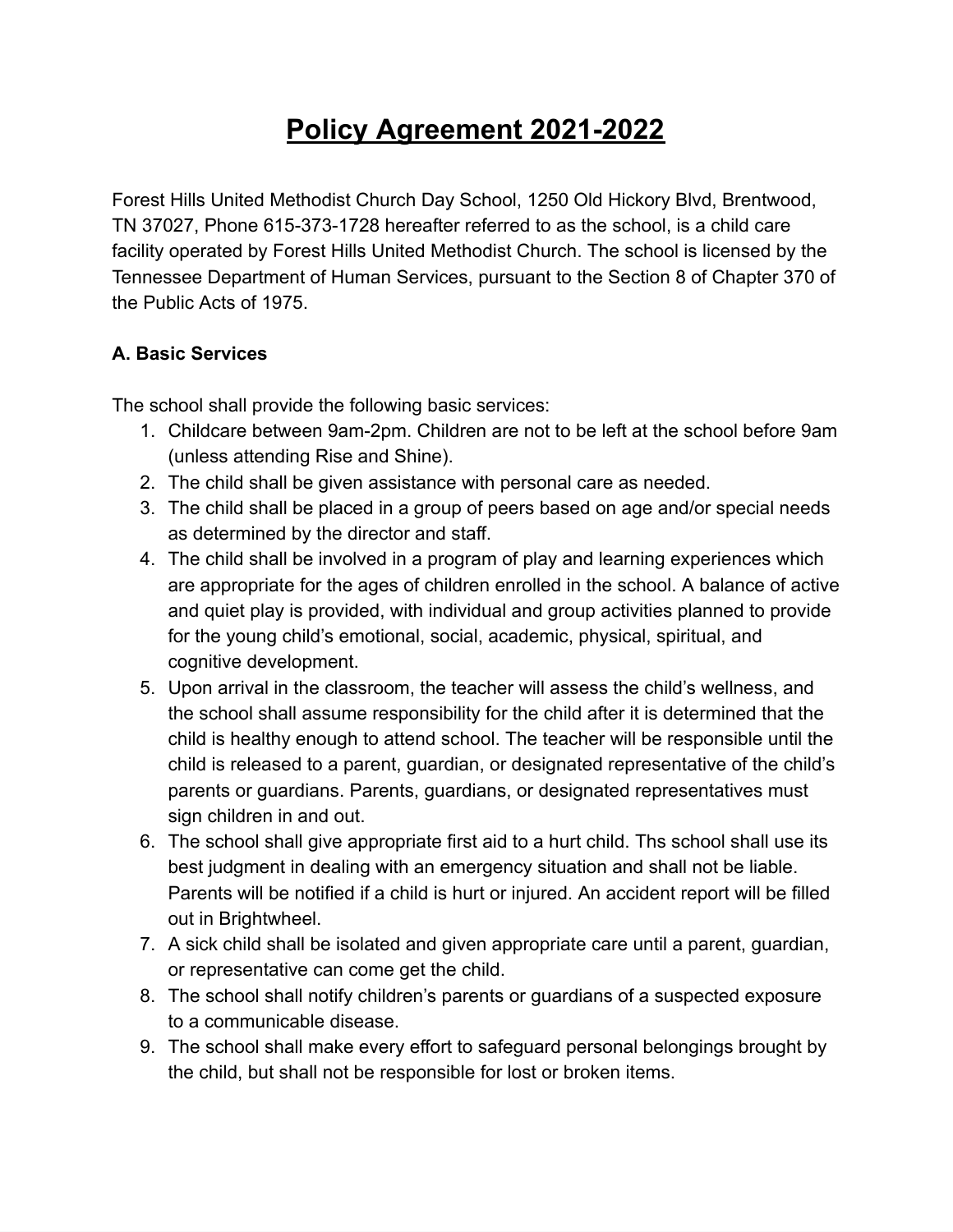- 10.Discipline shall be dealt with by using redirection, conflict resolution, and time for the child(ren) to reflect on the choice he/she made. If aggressive and inappropriate behavior, including but not limited to biting and hitting, continues to be an issue, parents shall be notified and a conference will occur. If after two conferences, the problem cannot be resolved, it is the school director's discretion whether to dismiss the child from the program.
- 11. The director or any other staff members shall report to Child Protective Services or the Police Department, as required by the State Penal Code, any suspicion of child abuse, sexual or otherwise, neglect, or endangerment of which they become aware.
- 12.Services will be provided to all persons without regard to race, color, or national origin.

## **B. Payment Provisions**

- 1. In accordance with the statement of fees in the parents' handbook:
	- a. A non-refundable registration fee shall be paid upon enrollment
	- b. Tuition shall be auto drafted through Brightwheel during the first 3 days of the month. A \$25 late fee will be added to any delinquent account beyond the tenth of the month.
	- c. The non-refundable August installment and supply fee are due May 15.
	- d. No credit shall be given for days the school is officially closed. Tuition is the same for each month.

# **C. Obligation of Parents or Guardian**

- 1. A parent or guardian shall furnish requested forms and records on the first day of school.
- 2. A parent or guardian, or designated representative shall take the child to his/her classroom upon arrival. Children will be dismissed by their teachers in accordance with the pick-up plan. Parents of Doves, Chickadees, Parakeets, and Toucans will park in the parking lot and pick up their children in the classroom. Other children will be safely dismissed under the canopy. **(Refer to COVID Addendum in effect as of August 2021 for current policy regarding dropoff and pickup)**
- 3. The parents or guardians shall notify the office when someone other than those named on the emergency information sheet shall be picking up a child. This person must come to the director's office with a photo ID to ask for the child's release.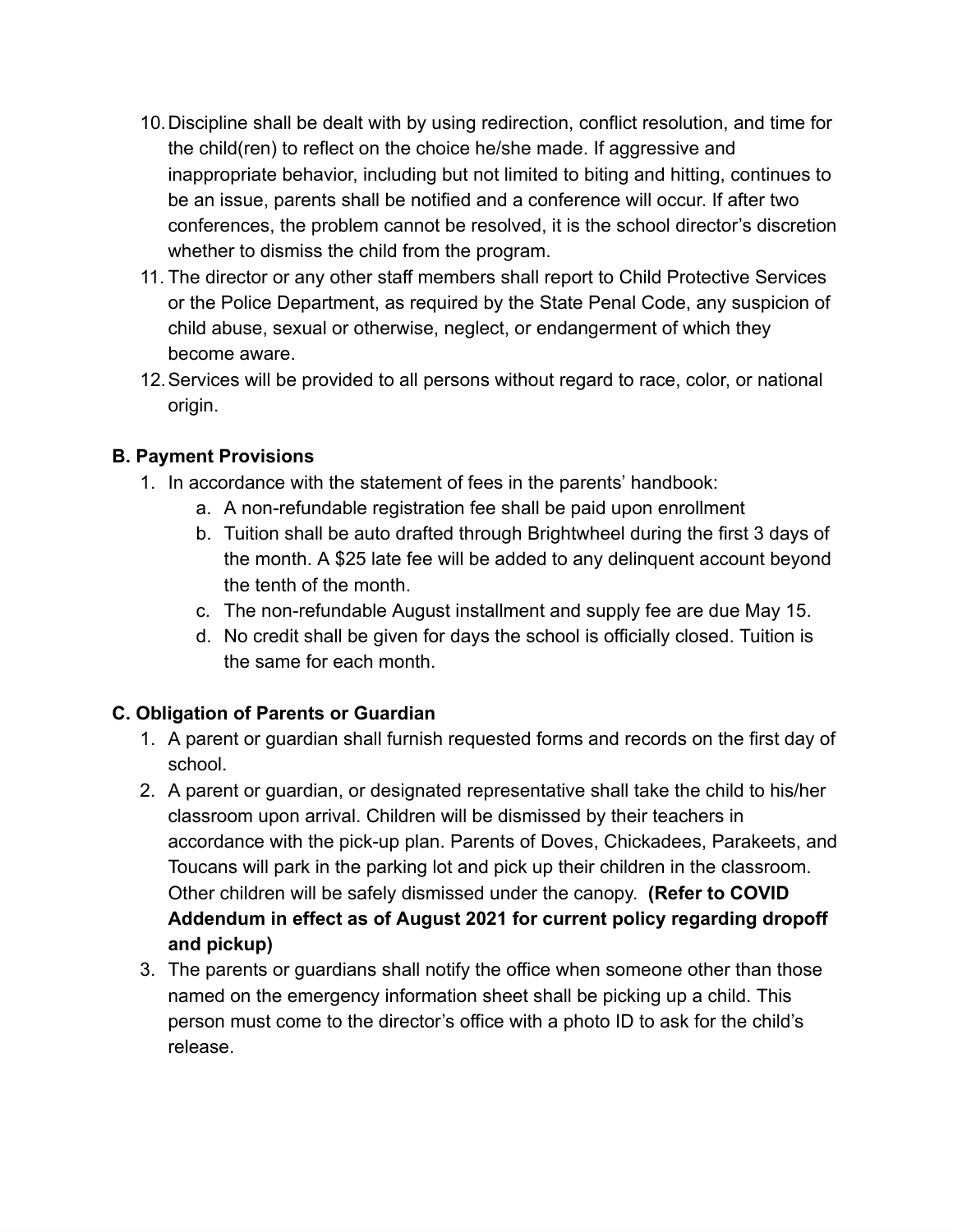- 4. Parents shall be responsible for signing the child into his/her classroom each morning upon arrival. Parents shall inform someone in the office if picking up a child early.
- 5. Parents or guardians shall provide the child a nutritious lunch, as described in the Handbook. Milk will be provided by the school with lunch. A snack will be provided by the school to all children staying for extended care (Stay & Play).
- 6. The Day School will provide a sheet and blanket for children to use for naptime. Parents may send a special blanket for a child if he/she needs it to sleep. If parents supply the blanket, we ask that it be laundered regularly.
- 7. Parents or guardians shall see that the child is dressed appropriately when brought to school.
- 8. Parents or guardians shall notify the school of a child's possible communicable disease.
- 9. Parents or guardians shall notify the school when a child is absent.
- 10.Parents or guardians shall give 30 days notice or forfeit 30 days tuition fees in case of withdrawal from the program. Attendance for any portion of the month will require payment of the full month's tuition.
- 11. Parents or guardians are responsible for additional fees for late pick up. If parents are late, children will NOT be taken to Stay and Play. After a one time grace opportunity is used, there will be a charge of \$1 per minute for the second offense, and \$2 per minute for the third offense, and \$3 per minute for any following offenses, with a max of \$25 per day.
- 12.Parents or guardians shall respect the Christian nature of our program.
- 13.Parents or guardians shall refrain from reprimanding children of other families while on the school's premises.
- 14.Parents or guardians shall see that the child is potty trained by the age of three.
- 15.Parents or guardians shall send the child to school only when healthy. Parents are obligated to communicate any health issues with teachers and/or staff. Please see attached wellness policy for details.

# **D. Termination of Agreement**

- 1. This Agreement shall be terminated if any one or more of the following occur:
	- a. The school year comes to an end.
	- b. Serious illness or death of the child.
	- c. Parents or guardians allow account to become delinquent.
	- d. Failure of the parents or guardians to honor the obligations listed in this agreement or any rules, regulations, or manuals provided by the school.
	- e. The school determines that it is unable to meet the needs of the child.